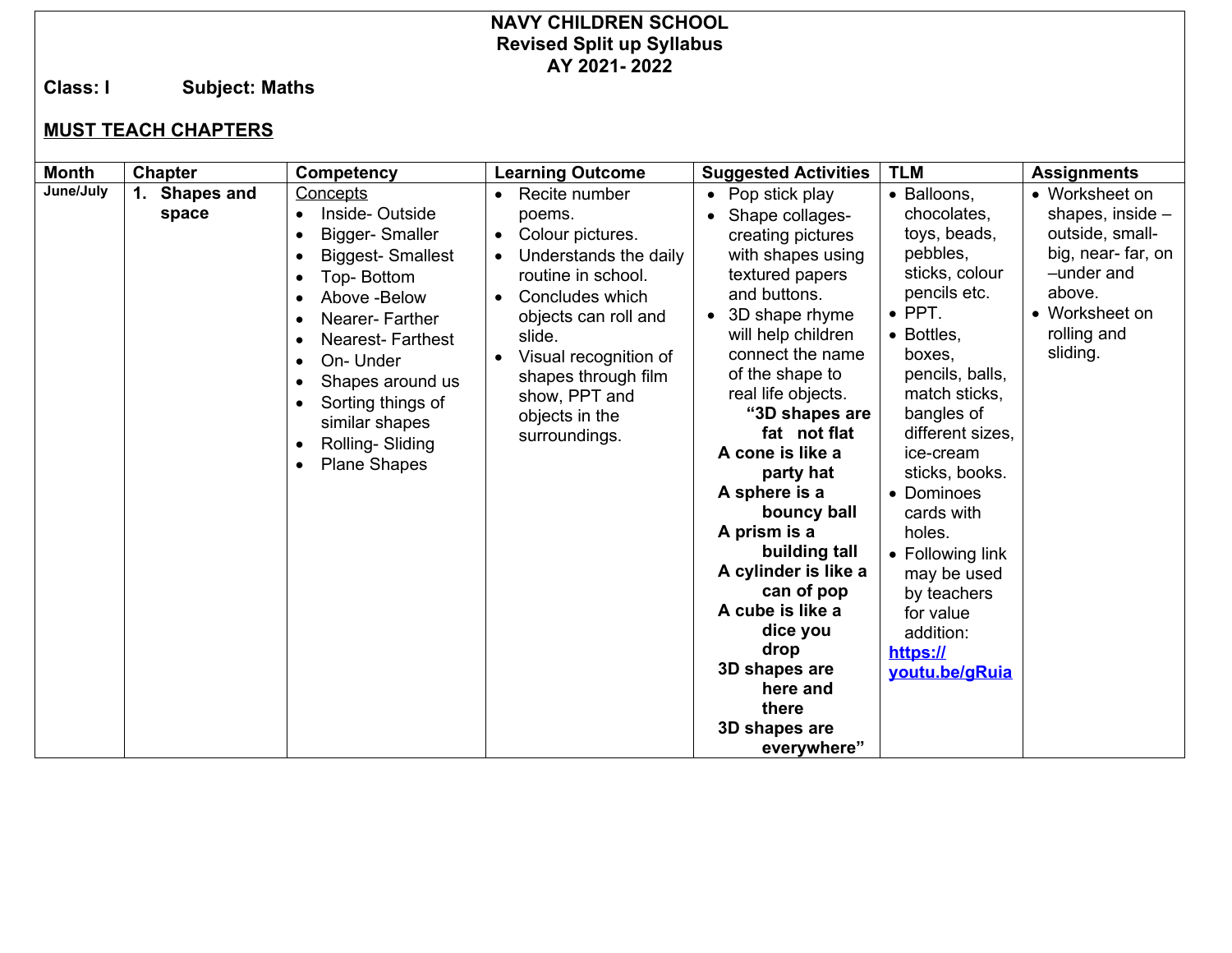|  | • Collect locally<br>available objects<br>of different<br>shapes.<br>• Drop a pencil and<br>a pencil box from<br>a slanting book<br>and see which can<br>roll and slide.<br>• Slide in park slide.<br>• Shapes pictures<br>are given in the<br>book colour them<br>and make a shape<br>kit. |  |
|--|---------------------------------------------------------------------------------------------------------------------------------------------------------------------------------------------------------------------------------------------------------------------------------------------|--|
|  | • PPT on shapes<br>and space.                                                                                                                                                                                                                                                               |  |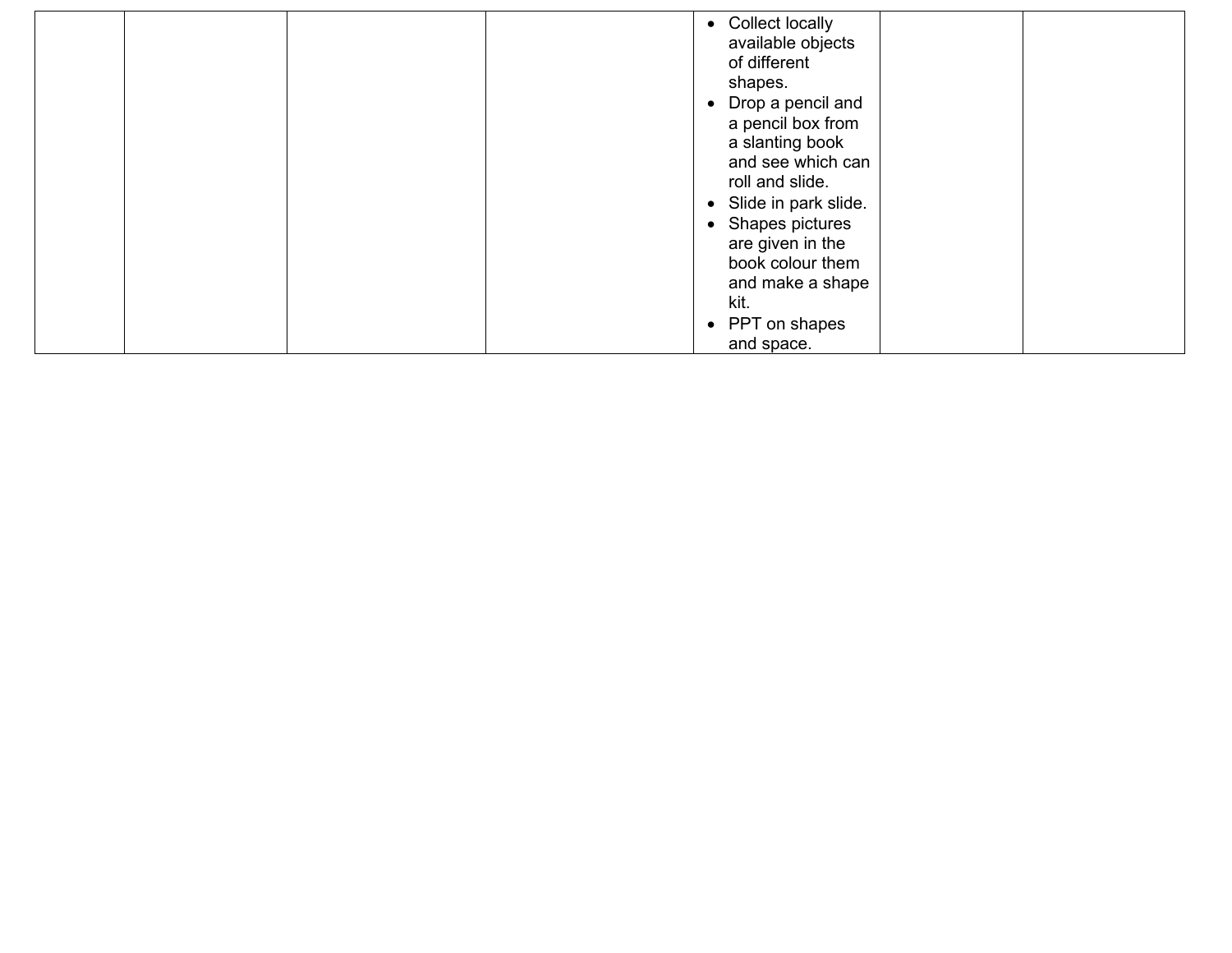| <b>August</b> | 2. Numbers from<br>Concepts<br>one to nine.<br>• Numbers from one<br>to nine<br>• Count the object<br>Number name<br>$\bullet$<br><b>Missing Numbers</b><br>$\bullet$<br>Concept of Zero<br>$\bullet$<br>More or Less<br>$\bullet$<br>Making groups<br>$\bullet$<br>Before-After | • Recognizes their<br>body parts (such as<br>eyes, nose, fingers,<br>ears etc).<br>Reciting the rhymes<br>$\bullet$<br>in the pages $22$ & $23$ .<br>Understands the<br>$\bullet$<br>concept of zero and<br>explains that zero,<br>most are likely to say<br>nothing.<br>Identifies that the<br>$\bullet$<br>order in which the last<br>number named also<br>represents the total<br>number of objects in<br>collection.<br>• Recognize more or<br>less objects.<br>Make groups of given<br>objects.<br>• Write the missing,<br>before and after<br>numbers. | Painting the<br>picture using<br>numbers.<br>Using of Abacus.<br>Counting dice and<br>flower petals<br>Connecting the<br>dots to understand<br>how numbers are<br>sequenced.<br>Reciting poems<br>based on numbers<br>and body parts.<br>Collect objects in<br>the surroundings<br>and count loudly.<br>Dominoes cards<br>with holes count<br>the number of<br>holes and tell the<br>numbers from one<br>to nine.<br>Show the children<br>some fingers and<br>ask them to count,<br>then clap or jump<br>accordingly. | • Rhymes<br>charts.<br>• Sticks,<br>bottles.<br>boxes, beads,<br>bangles,<br>match sticks,<br>ice-cream<br>spoons etc.<br>• Dominoes<br>cards with<br>holes.<br>• Colour<br>pencils, colour<br>chalks.<br>• Inter- locking<br>cubes<br>• Abacus<br>• A pair of dice<br>• A flower with<br>many petals<br>• Following link<br>may be used<br>by teachers<br>for value<br>addition:<br>https://youtu.b<br>e/K1CzqkbGl2<br>W | Worksheet on<br>$\bullet$<br>more or less<br>and numbers<br>up to nine.<br>Worksheet on<br>$\bullet$<br>counting<br>numbers from<br>1 to 9<br>Worksheet on<br>$\bullet$<br>before and<br>after number. |
|---------------|----------------------------------------------------------------------------------------------------------------------------------------------------------------------------------------------------------------------------------------------------------------------------------|--------------------------------------------------------------------------------------------------------------------------------------------------------------------------------------------------------------------------------------------------------------------------------------------------------------------------------------------------------------------------------------------------------------------------------------------------------------------------------------------------------------------------------------------------------------|-----------------------------------------------------------------------------------------------------------------------------------------------------------------------------------------------------------------------------------------------------------------------------------------------------------------------------------------------------------------------------------------------------------------------------------------------------------------------------------------------------------------------|---------------------------------------------------------------------------------------------------------------------------------------------------------------------------------------------------------------------------------------------------------------------------------------------------------------------------------------------------------------------------------------------------------------------------|--------------------------------------------------------------------------------------------------------------------------------------------------------------------------------------------------------|
|---------------|----------------------------------------------------------------------------------------------------------------------------------------------------------------------------------------------------------------------------------------------------------------------------------|--------------------------------------------------------------------------------------------------------------------------------------------------------------------------------------------------------------------------------------------------------------------------------------------------------------------------------------------------------------------------------------------------------------------------------------------------------------------------------------------------------------------------------------------------------------|-----------------------------------------------------------------------------------------------------------------------------------------------------------------------------------------------------------------------------------------------------------------------------------------------------------------------------------------------------------------------------------------------------------------------------------------------------------------------------------------------------------------------|---------------------------------------------------------------------------------------------------------------------------------------------------------------------------------------------------------------------------------------------------------------------------------------------------------------------------------------------------------------------------------------------------------------------------|--------------------------------------------------------------------------------------------------------------------------------------------------------------------------------------------------------|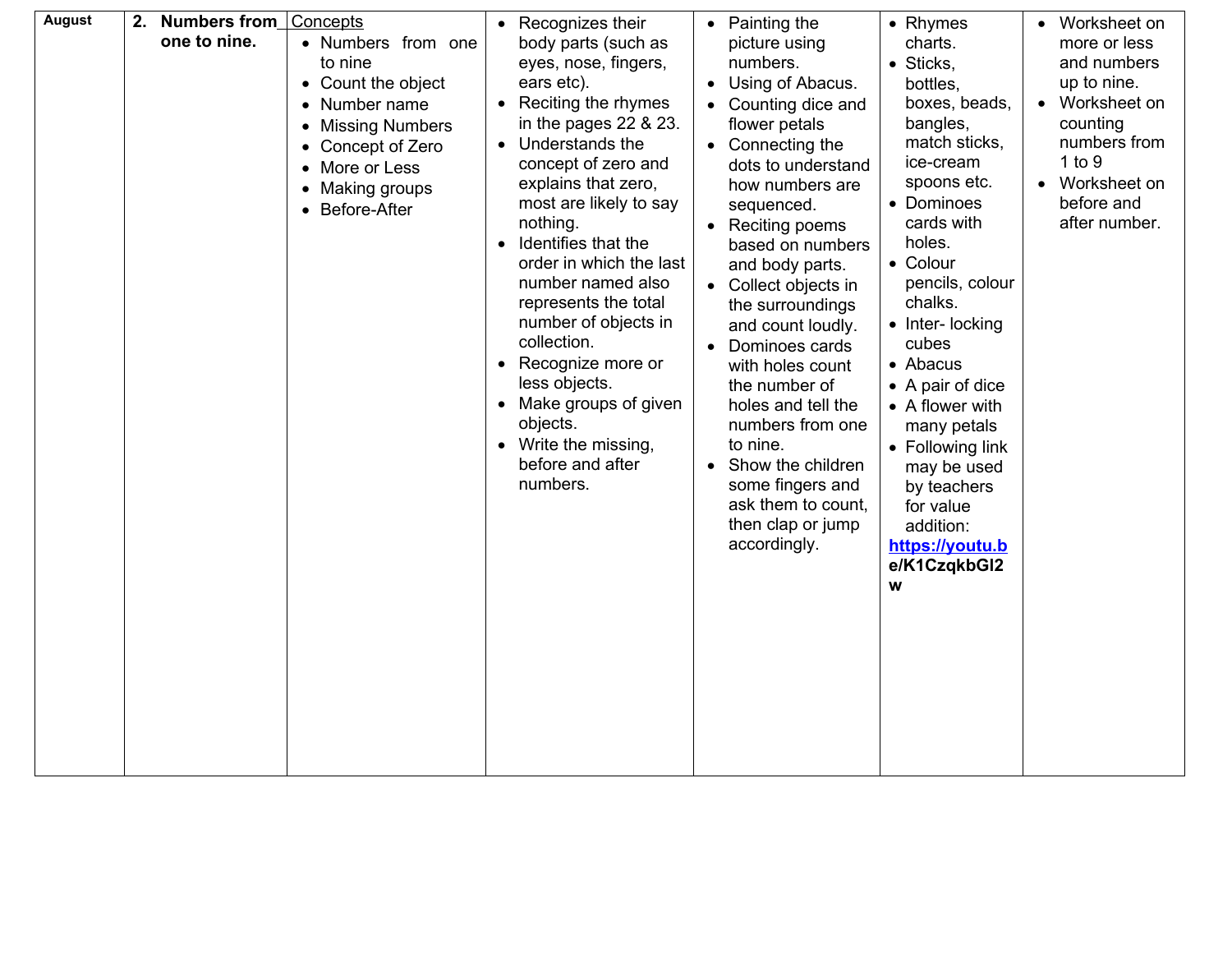| <b>Month</b> | <b>Chapter</b> | Competency                                                                                                                                                                                                            | <b>Learning Outcome</b>                                                                                                                                                                                                                                                                                                                                                                                                                                                             | <b>Suggested Activities</b>                                                                                                                                                                                                                                                                                                                          | <b>TLM</b>                                                                                                                                                                                                                                                                                                                | <b>Assignments</b>                                                                                          |
|--------------|----------------|-----------------------------------------------------------------------------------------------------------------------------------------------------------------------------------------------------------------------|-------------------------------------------------------------------------------------------------------------------------------------------------------------------------------------------------------------------------------------------------------------------------------------------------------------------------------------------------------------------------------------------------------------------------------------------------------------------------------------|------------------------------------------------------------------------------------------------------------------------------------------------------------------------------------------------------------------------------------------------------------------------------------------------------------------------------------------------------|---------------------------------------------------------------------------------------------------------------------------------------------------------------------------------------------------------------------------------------------------------------------------------------------------------------------------|-------------------------------------------------------------------------------------------------------------|
| Septembe     | 3. Addition.   | Concepts<br>Addition of one digit<br>numbers<br>Count the number of<br>items in each<br>picture and then add<br>altogether<br>Addition of zero<br>$\bullet$<br>Add and match with<br>$\bullet$<br>the correct answer. | Reciting rhymes on<br>$\bullet$<br>addition.<br>Recall the concept of<br>$\bullet$<br>putting collections<br>together.<br>Understanding<br>$\bullet$<br>concept of zero.<br>Identifies that in<br>$\bullet$<br>commutative<br>properties of addition<br>the answer remains<br>the same using<br>interlock cubes.<br>Apply correct method<br>$\bullet$<br>on verbal problems<br>through activity.<br>Understanding<br>$\bullet$<br>addition on number<br>line drawn on the<br>floor. | • Addition card game<br>• Create an addition<br>machine.<br>• Poem on addition.<br>• Collect some<br>objects in the<br>surroundings and<br>ask them how many<br>are there altogether<br>• Use dominoes or<br>interlock cubes for<br>addition.<br>• Take two cards<br>having pictures of<br>same kinds of<br>different numbers<br>and count together. | Objects in<br>the<br>surrounding.<br>Abacus.<br>$\bullet$<br>Dominoes or<br>interlock<br>cubes.<br>Colour<br>pencils,<br>chalks etc.<br>PPT.<br>$\bullet$<br>Flash cards<br>Coat<br>hangers and<br>pegs.<br>Following<br>link may be<br>used by<br>teachers for<br>value<br>addition:<br>https://youtu.b<br>e/E0sqtLygbV4 | Worksheet on<br>addition.<br>Add and<br>$\bullet$<br>match.<br>Find the<br>$\bullet$<br>missing<br>numbers. |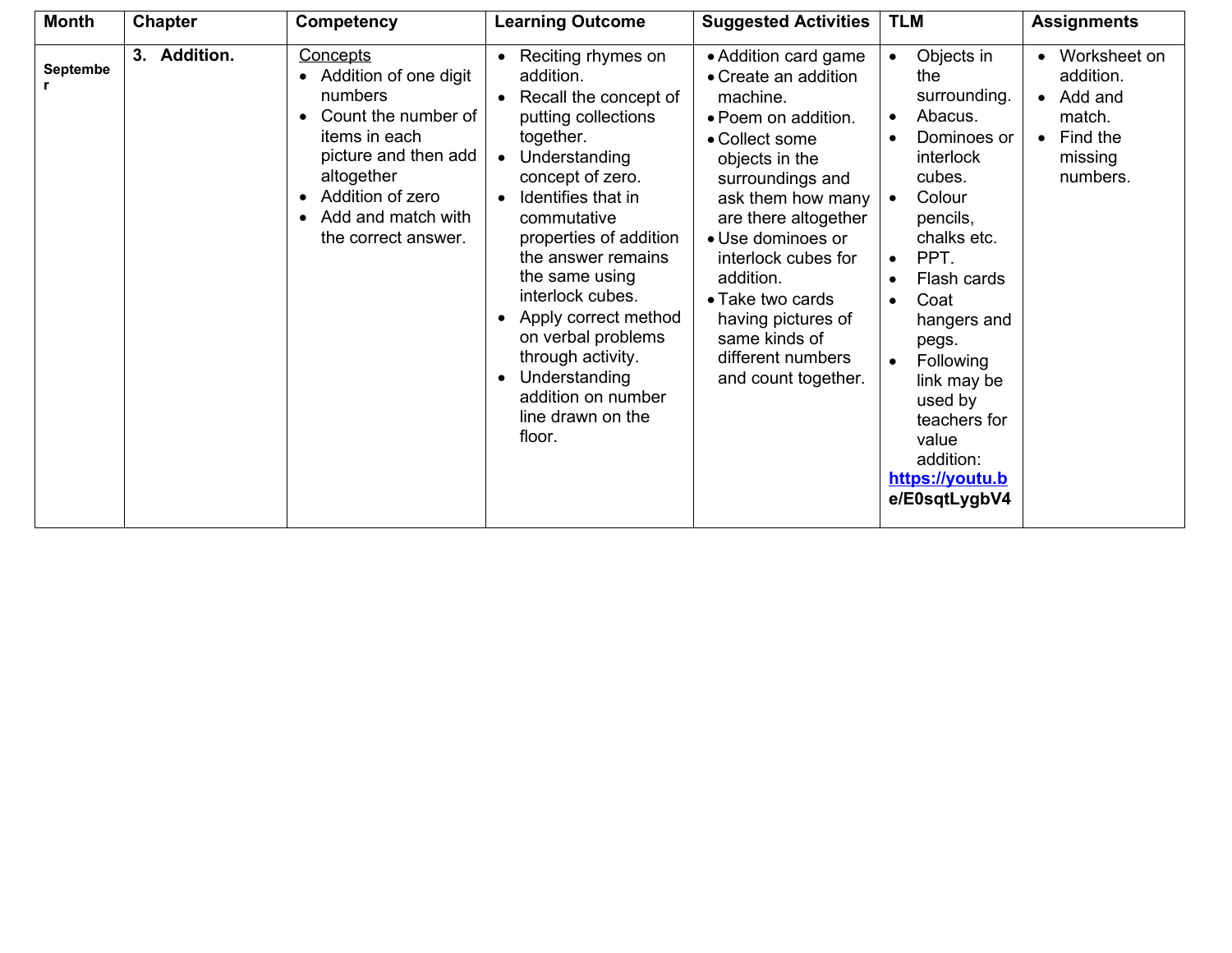| <b>October</b> | Subtraction.<br>4 | Concept<br>Subtraction by<br>$\bullet$<br>taking away.<br>Write the number of<br>$\bullet$<br>items in the picture<br>and the number of<br>items taken away<br>and the left over.<br>Subtract-<br>$\bullet$<br>Horizontally and<br>Vertically<br>Subtract and match<br>$\bullet$<br>with the correct<br>answer. | Recall the number<br>$\bullet$<br>concept.<br>Recognizes the three<br>$\bullet$<br>aspects that is taking<br>away, comparison,<br>complementary<br>addition.<br>Identifies that the<br>$\bullet$<br>subtraction is taking<br>away from a<br>collection.<br>Understanding the<br>$\bullet$<br>symbol used for take<br>away.<br>Assessing the<br>difference between<br>two numbers through<br>backward counting. | Collect some<br>objects from the<br>surrounding and<br>take out from the<br>collection a certain<br>number and find<br>out the number<br>left.<br>Reciting rhymes 5<br>little ducks.<br>PPT.<br>$\bullet$<br>Collect balls of two<br>different colours.<br>Ask them to say<br>how many are red<br>and how many are<br>not red.<br>Take a domino<br>$\bullet$<br>card ask them to<br>count the number<br>of holes on the<br>card. Hide one<br>part of the holes of<br>the same card.<br>Now ask them<br>how many holes<br>are there in the<br>hidden part. | Sticks,<br>leaves,<br>pebbles,<br>seeds,<br>marbles,<br>flowers,<br>pencil etc.<br>Pictures of<br>balls,<br>butterflies,<br>mangoes.<br>Dominoes or<br>interlock<br>cubes. | Worksheet on<br>$\bullet$<br>subtraction<br>• Write the<br>missing<br>numbers. |
|----------------|-------------------|-----------------------------------------------------------------------------------------------------------------------------------------------------------------------------------------------------------------------------------------------------------------------------------------------------------------|----------------------------------------------------------------------------------------------------------------------------------------------------------------------------------------------------------------------------------------------------------------------------------------------------------------------------------------------------------------------------------------------------------------|-----------------------------------------------------------------------------------------------------------------------------------------------------------------------------------------------------------------------------------------------------------------------------------------------------------------------------------------------------------------------------------------------------------------------------------------------------------------------------------------------------------------------------------------------------------|----------------------------------------------------------------------------------------------------------------------------------------------------------------------------|--------------------------------------------------------------------------------|
|----------------|-------------------|-----------------------------------------------------------------------------------------------------------------------------------------------------------------------------------------------------------------------------------------------------------------------------------------------------------------|----------------------------------------------------------------------------------------------------------------------------------------------------------------------------------------------------------------------------------------------------------------------------------------------------------------------------------------------------------------------------------------------------------------|-----------------------------------------------------------------------------------------------------------------------------------------------------------------------------------------------------------------------------------------------------------------------------------------------------------------------------------------------------------------------------------------------------------------------------------------------------------------------------------------------------------------------------------------------------------|----------------------------------------------------------------------------------------------------------------------------------------------------------------------------|--------------------------------------------------------------------------------|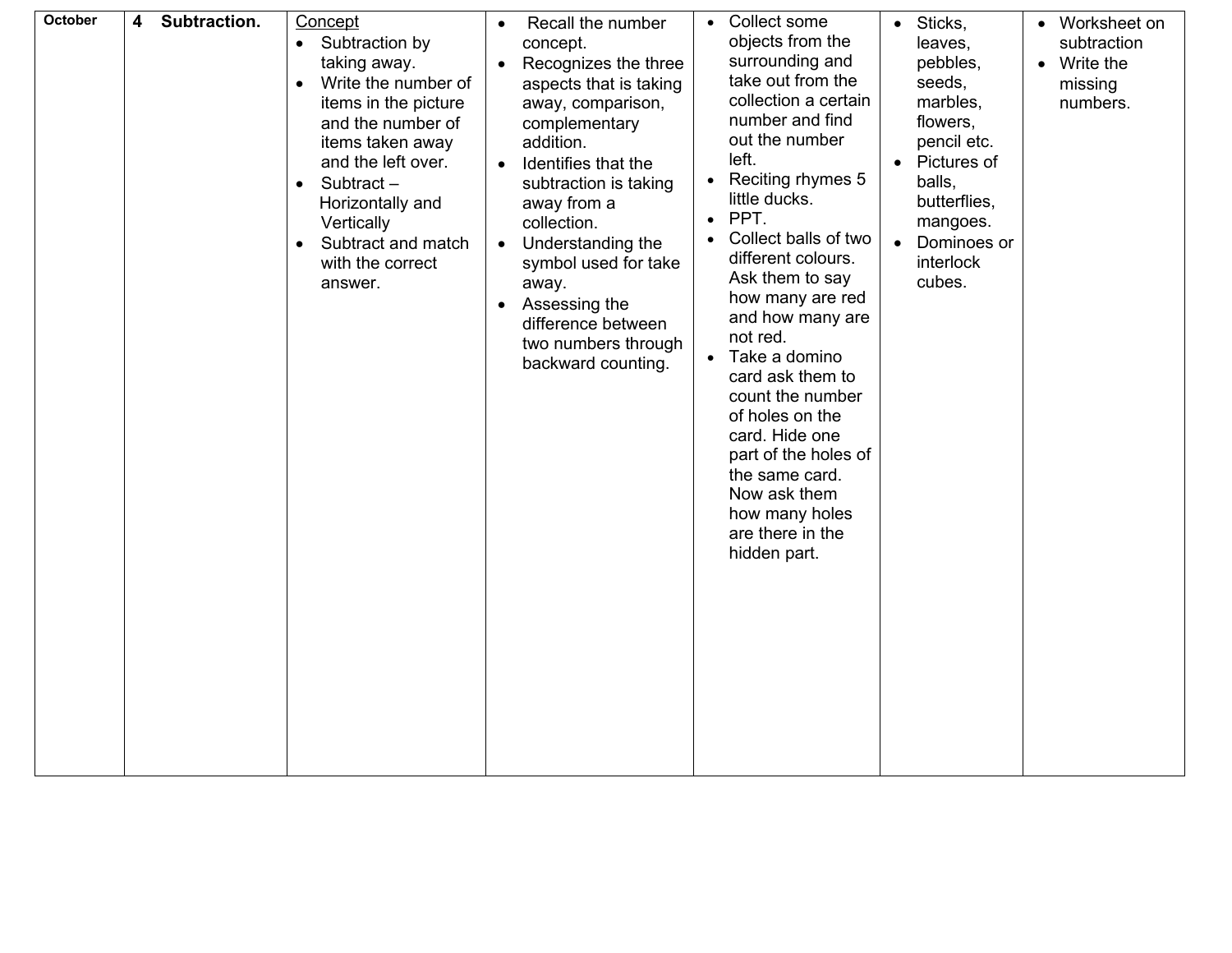| July            |                              |                                                                                                                                                                                                                                                                                                                                                                                                        |                                                                                                                                                                                                                                                                                                                                                          |                                                                                                                                                                                                                                                                                                                                                                                                                                                       |                                                                                                                                                                             |                                                                                                                                                                                              |
|-----------------|------------------------------|--------------------------------------------------------------------------------------------------------------------------------------------------------------------------------------------------------------------------------------------------------------------------------------------------------------------------------------------------------------------------------------------------------|----------------------------------------------------------------------------------------------------------------------------------------------------------------------------------------------------------------------------------------------------------------------------------------------------------------------------------------------------------|-------------------------------------------------------------------------------------------------------------------------------------------------------------------------------------------------------------------------------------------------------------------------------------------------------------------------------------------------------------------------------------------------------------------------------------------------------|-----------------------------------------------------------------------------------------------------------------------------------------------------------------------------|----------------------------------------------------------------------------------------------------------------------------------------------------------------------------------------------|
| <b>Month</b>    | <b>Chapter</b>               | <b>Competency</b>                                                                                                                                                                                                                                                                                                                                                                                      | <b>Learning Outcome</b>                                                                                                                                                                                                                                                                                                                                  | <b>Suggested Activities</b>                                                                                                                                                                                                                                                                                                                                                                                                                           | <b>TLM</b>                                                                                                                                                                  | <b>Assignments</b>                                                                                                                                                                           |
| <b>November</b> | 5. Numbers from<br>10 to 20. | Concepts<br>• Tens and Ones<br>Forming numbers<br>from ten to twenty<br>Number names<br>$\bullet$<br>More and less<br>Missing numbers<br>$\bullet$<br>Comparison of<br>$\bullet$<br>numbers- smaller,<br>bigger, smallest and<br>biggest.<br>• Addition of one digit<br>numbers and two<br>digits (10-20)<br>numbers<br>Subtraction from<br>$\bullet$<br>two digit (10-20)<br>numbers.<br>Word problem | • Recognizes and<br>counting up to 20.<br>Recall the numbers<br>$\bullet$<br>up to twenty able to<br>read and write the<br>number names up to<br>20.<br>Recite number<br>$\bullet$<br>rhymes.<br>Apply correct method<br>$\bullet$<br>to add and subtract<br>both orally and in<br>written form.<br>Identifies before and<br>$\bullet$<br>after numbers. | • Picture<br>representation to<br>arrive at the next<br>number using<br>flash cards. e.g.<br>$9+1=10$ .<br>Bringing out the<br>place value by<br>putting them in<br>bundles of tens<br>and ones using<br>sticks.<br>• Give 10 pencils to<br>one child and tell<br>him to give 5<br>pencils from it to<br>another child. Now<br>ask him to count<br>how many pencils<br>are left with him.<br>• Circle the bigger<br>number and the<br>smaller number. | • Flash cards.<br>PPT.<br>• Sticks/<br>straws,<br>pebbles,<br>bangles,<br>pencils,<br>beads ice-<br>cream<br>spoons etc.<br>• Abacus.<br>Dominoes or<br>interlock<br>cubes. | • Worksheet on<br>numbers from<br>10 to 20 and<br>number<br>names.<br>Circle the<br>$\bullet$<br>bigger and<br>smaller<br>number.<br>· Joining<br>numbers to<br>develop a<br>picture puzzle. |
| <b>Month</b>    | Chapter                      | Competency                                                                                                                                                                                                                                                                                                                                                                                             | <b>Learning Outcome</b>                                                                                                                                                                                                                                                                                                                                  | <b>Suggested Activities</b>                                                                                                                                                                                                                                                                                                                                                                                                                           | <b>TLM</b>                                                                                                                                                                  | <b>Assignments</b>                                                                                                                                                                           |
| <b>December</b> | 8. Numbers from<br>21 to 50  | Concepts<br>• Tens and ones<br>• Forming numbers<br>from $21 - 50$<br>• Numbers names<br>• Before, between<br>and after<br>• Missing numbers                                                                                                                                                                                                                                                           | • Recognizes and<br>count up to 50.<br>• Recall the numbers<br>up to 50.<br>• Read and write the<br>numbers and number<br>names up to 50.<br>• Learns the place<br>values through<br>abacus.<br>• Say forward and                                                                                                                                        | · Flash cards,<br>objects and<br>pictures are used<br>to count and<br>compare 21-50.<br>• Use abacus to say<br>the numbers up to<br>50 with place<br>values.<br>• Write missing<br>numbers in grid.<br>• Using bundles of                                                                                                                                                                                                                             | $\bullet$ Loose<br>sticks/ straw<br>and bundles<br>of 10 sticks/<br>straws.<br>• Beads,<br>marbles, ice<br>spoons,<br>matchsticks.<br>number<br>cards.<br>• Dominoes        | • Worksheet on<br>numbers and<br>number names<br>up to 50.<br>• Write missing<br>numbers in the<br>grid.                                                                                     |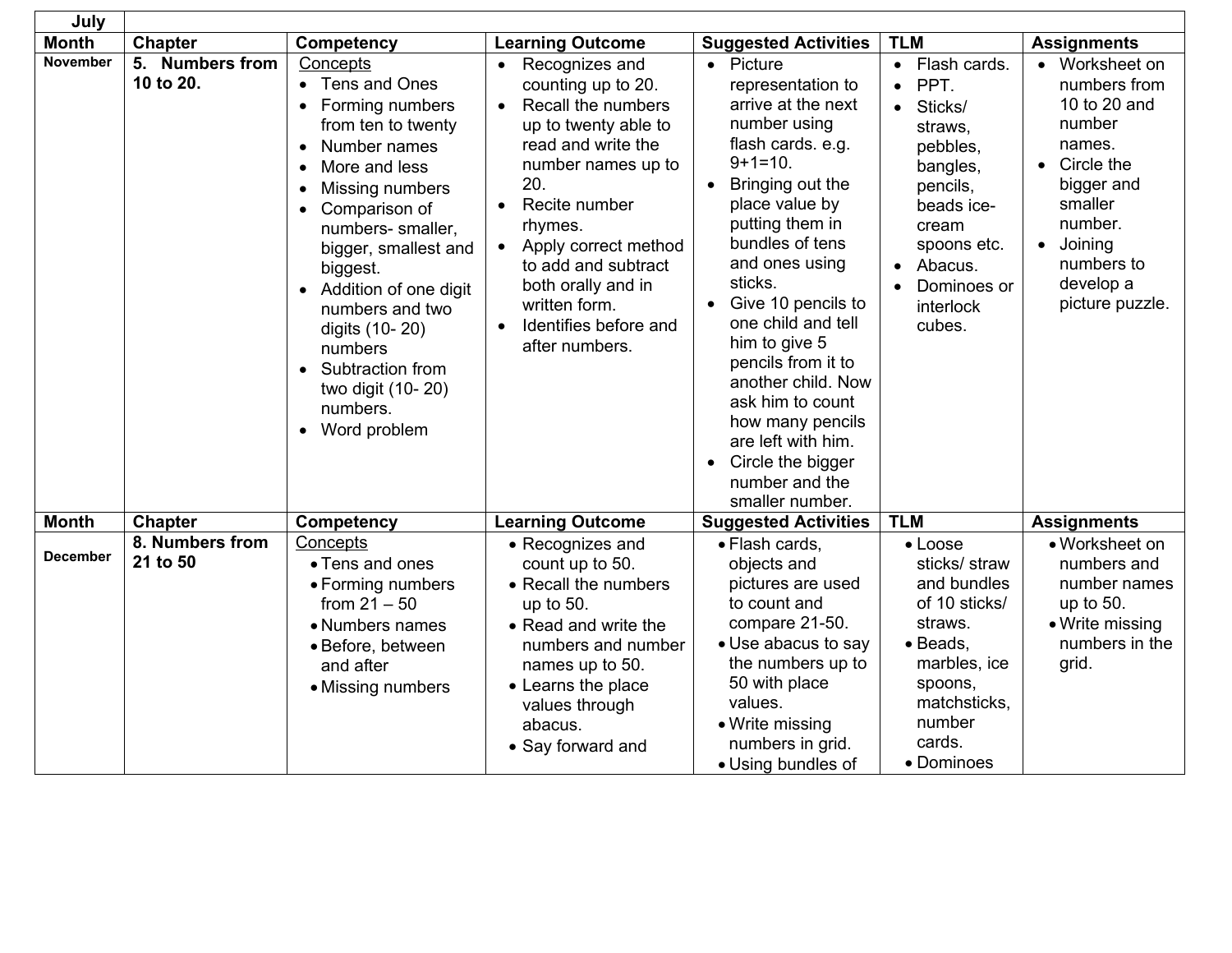|              |                        |                                                                                                                                                                         | backward counting<br>up to 50.<br>• Understand the<br>concept of tens and<br>ones.                                                                                                                       | tens and ones find<br>the number up to<br>50.<br>· Drill practice of<br>forward and<br>backward counting<br>up to 50.<br>• Make tens and<br>ones with inter-<br>lock cubes.    | · Abacus.<br>• Some<br>objects and<br>pictures.<br>$\bullet$ Inter-lock<br>cubes.<br>• Beads and<br>thread.                |                                                                                                                                                                                  |
|--------------|------------------------|-------------------------------------------------------------------------------------------------------------------------------------------------------------------------|----------------------------------------------------------------------------------------------------------------------------------------------------------------------------------------------------------|--------------------------------------------------------------------------------------------------------------------------------------------------------------------------------|----------------------------------------------------------------------------------------------------------------------------|----------------------------------------------------------------------------------------------------------------------------------------------------------------------------------|
| <b>Month</b> | <b>Chapter</b>         | <b>Competency</b>                                                                                                                                                       | <b>Learning Outcome</b>                                                                                                                                                                                  | <b>Suggested Activities</b>                                                                                                                                                    | <b>TLM</b>                                                                                                                 | <b>Assignments</b>                                                                                                                                                               |
| January      | 11. Numbers<br>51-100. | Concepts<br>• Tens and Ones<br>• Forming numbers<br>from $51 - 100$<br>• Numbers names<br>• Missing numbers<br>• Snake and Ladder<br>(Forward and<br>Backward counting) | • Recall the numbers<br>up to 100 and able to<br>read and write<br>numbers and number<br>name up to 100.<br>• Visualize the place<br>values through<br>abacus.<br>• Say forward and<br>backward counting | • Showing them<br>teeth, nose,<br>fingers, legs, hair<br>and ask them to<br>arrange in<br>ascending and<br>descending order<br>according to the<br>numbers.<br>• Bring out the | • Match sticks<br>and ice-<br>cream<br>sticks.<br>• Beads and<br>marbles.<br>• Abacus.<br>• Number<br>cards with<br>number | • Worksheet on<br>numbers<br>and<br>number names<br>upto100.<br>the<br>$\bullet$ Find<br>missing<br>number in grid.<br>· Joining<br>dots<br>from 51 to 100.<br>• Fill before and |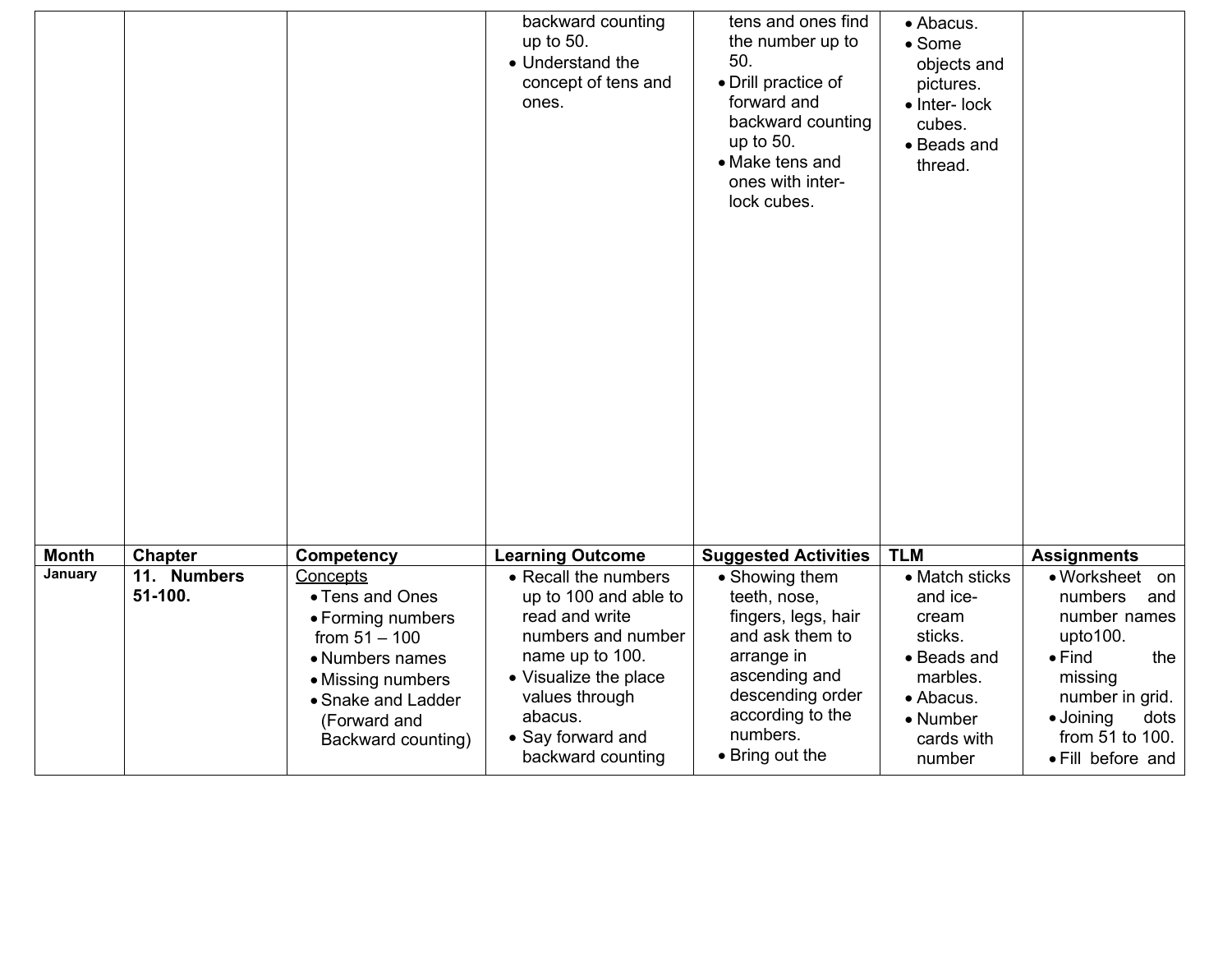|                          |                             |                                                                                                                                                                                               | upto100.<br>• Arrange in ascending<br>and descending<br>order.                                                                                                                                                                                                                                                        | place values using<br>abacus.<br>• Oral drill practice<br>$1 - 100.$<br>from<br>• Write missing<br>numbers and<br>before and after<br>numbers in the<br>grid.                                                                                                                                                                                                                                                                                        | names.<br>$\bullet$ Some<br>objects and<br>pictures.<br>• Inter- lock<br>cubes                                                                                               | after numbers.<br>$\bullet$ Cross<br>out<br>that<br>numbers<br>not<br>in<br>are<br>order.                                                                                               |
|--------------------------|-----------------------------|-----------------------------------------------------------------------------------------------------------------------------------------------------------------------------------------------|-----------------------------------------------------------------------------------------------------------------------------------------------------------------------------------------------------------------------------------------------------------------------------------------------------------------------|------------------------------------------------------------------------------------------------------------------------------------------------------------------------------------------------------------------------------------------------------------------------------------------------------------------------------------------------------------------------------------------------------------------------------------------------------|------------------------------------------------------------------------------------------------------------------------------------------------------------------------------|-----------------------------------------------------------------------------------------------------------------------------------------------------------------------------------------|
| <b>Month</b><br>February | <b>Chapter</b><br>12. Money | Competency<br>Concepts<br>• Indian currency<br>• Notes and coins of<br>different<br>denomination.<br>• Addition of coins/<br>notes of different<br>denomination to<br>make a given<br>amount. | <b>Learning Outcome</b><br>• Expresses the<br>dealing with<br>collections of coins<br>and notes.<br>• Understands<br>denominations of<br>coins and notes.<br>• Read price tag.<br>• Make a given<br>amount by using<br>coins and notes.<br>• Find total value of<br>collection.<br>• Understands how to<br>make bill. | <b>Suggested Activities</b><br>• Showing fake<br>notes and coins of<br>Indian<br>denominations.<br>• Tracing coins.<br>• Dramatization of<br>shopping and<br>conversation with<br>the shopkeeper.<br>• Read price tag on<br>the empty pack<br>and pick up a coin<br>or note from the<br>collection for<br>which the said<br>object can be<br>bought.<br>· Bill making.<br>• Ask the students<br>to make a given<br>amount by using<br>coins/notes of | <b>TLM</b><br>• Coins and<br>notes of<br>different<br>denominatio<br>n.<br>• Some<br>objects with<br>price tags.<br>$\bullet$ Bills (old).<br>· Old coins.<br>$\bullet$ PPT. | <b>Assignments</b><br>• Worksheet on<br>addition and<br>subtraction of<br>money.<br>• Circle the<br>coins and<br>notes of<br>different<br>denominations<br>to make the<br>given amount. |